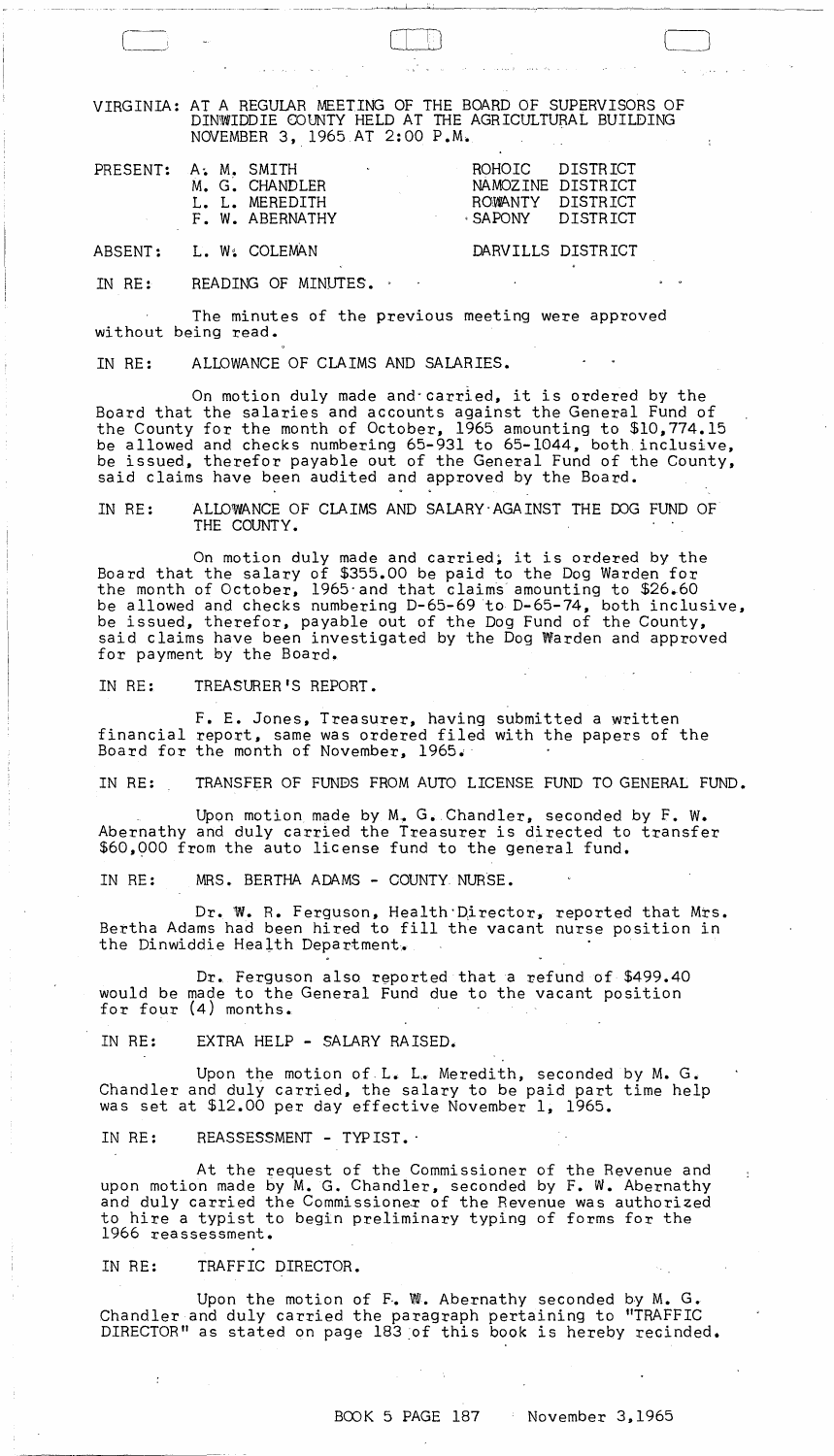IN RE: HOSPITAL CONTRACT - JOHNSON - WILLIS HOSPITAL.

A new contract effective July 1, 1965 to June 30, 1966 with the Johnson-Willis Hospital for the treatment of indigent<br>persons at the rate of \$24.67 per patient day having been presented.

Motion was duly made and carried that this contract be and is hereby approved by this Board and the Chairman is directed to execute same.

IN RE:, TELEPHONES EXTENSION SERVICE - EXECUTIVE SECRETARY.

Upon motions properly made and carried the-Board authorized installation of a telephone for the Executive Secretary's office and installation of new telephones for the consolidated offices of the extension service.

IN RE: ROAD VIEWERS REPORT.

Added to the State Secondary System

**BIRGGIIVS** 

The following report of the Road Viewers dated April 22, 1964, having been reviewed and discussed;

"PETITION OF WILLIAM B. MADISON AND OTHERS.

A road was viewed by the Board of Viewers beginning at a point on Route 645, 0.02 miles north of Route 624 running in an easterly direction 0.49 mile to a dead end. The Board of Viewers unanimously recommended-that when the 40ft. right of way has been duly secured that this road be taken into the Secondary System of Dinwiddie County."

It appearing to the Board that a'40 ft. right of way is platted and recorded in Deed Book 125, Page 83 dated October 27, 1965.

Motion was duly made and carried that the above described road be taken into the States Secondary System of roads in Dinwiddie County.

IN RE: FEES FOR RECORDING SUBDIVISION PLATS.

It being brought to the attention of the Board by the Executive Secretary that the Subdivision Ordinance adopted in 1960 stated in Section 4-8 page 7 that a fee be charged for the examination and approval or disapproval of every plat examined by the agent.

 $\,$  Motion was duly made and carried directing that this: fee be collected by the agent and deposited in the general fund for all new plats examined.

IN RE: STREET LIGHTS - U. S. #460 WEST.

A petition having been presented at the October, 6, 1965 meeting requesting street lights on U. S. #460 west, and the Board having directed Mr. Smith and A. T. Baskerville to meet with represenatives of Vepco to consider such request and report at this meeting. It was reported to the Board that such a meeting with represenatives of Vepco and Mr. Smith and A. T. Baskerville had not been arranged,

Motion was made by M. G. Chandler, seconded by L. L. Meredith and duly carried that street lights in this area be installed as may be recommended by Mr. Smith and A. T. Baskerville as soon as possible.

IN RE: G. B. ANDREWS - SALARY.

Upon the motion of-L. L. Meredith, seconded by M.G. Chandler and duly carried, the salary of Gordon B. Andrews was raised to \$143.75 monthly effective January 1, 1966.

IN RE: MATOACO VOL. FIRE DEPARTMENT.

The Executive Secretary was directed to write to the Matoaco Vol. Fire Department, Matoaco, Virginia and express the Boards appreciation for services and assistance extended to the Namozine Vol. Fire Department during·a fire at Bland and Ponder's Service Station on U.S. #1 the might of October 16, 1965.

 $\epsilon^*$  . <br> <br> . <br> <br> <br> <br> <br> <br> <br> <br><br><br><br><br><br><br><br><br><br>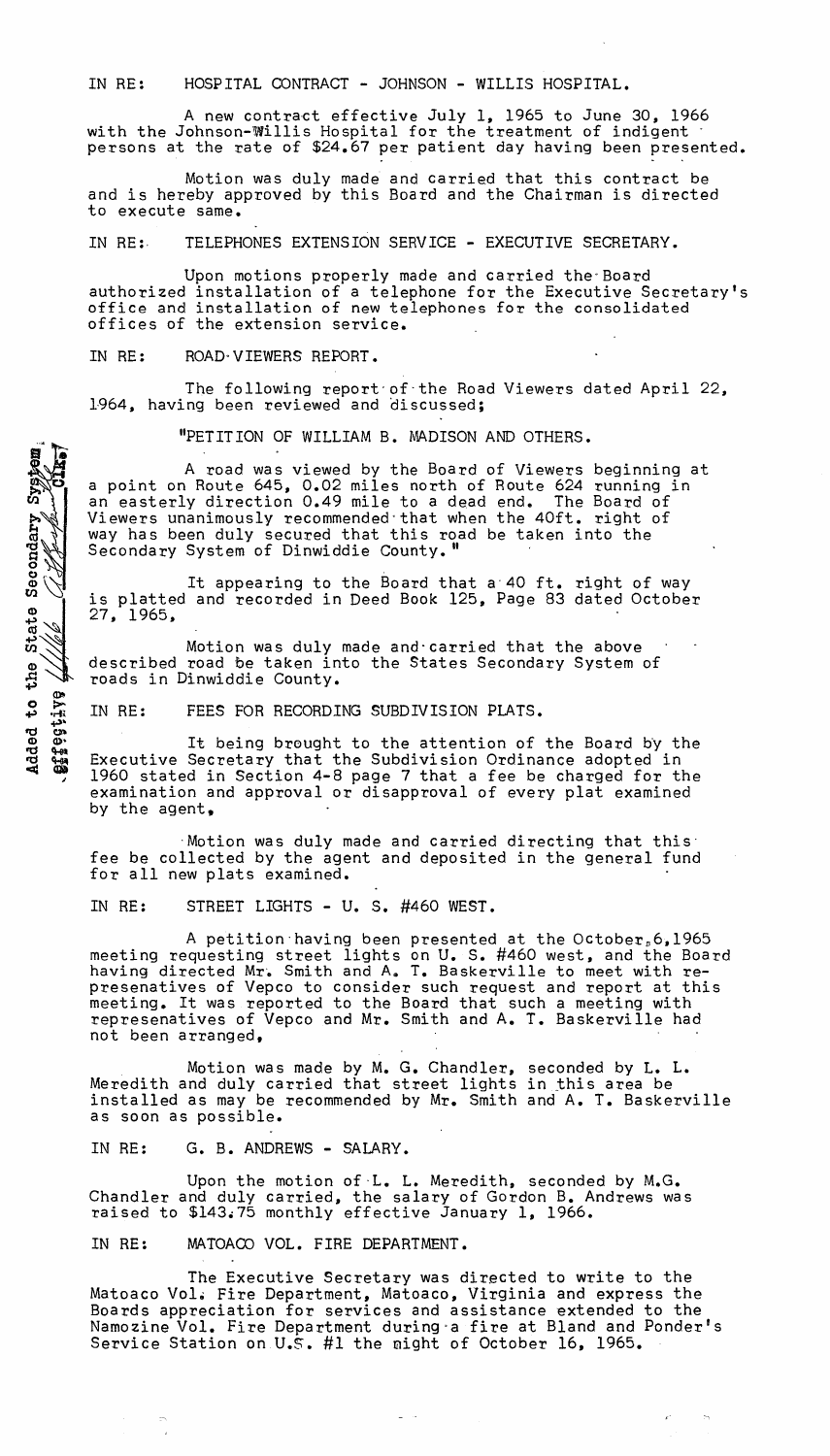## IN RE: HEAD START PROGRAM.

After a discussion with the Superintendent of Schools, Mr. George Hodge, concerning the merits of a Head Start Program in Dinwiddie County,

اب رانيه

 $(\bigsqcup \bigsqcup \bigsqcup$ 

And upon motion of M. G. Chandler, seconded by L.L. Meredith and duly carried, the School Board was authorized to take necessary steps to initiate a Head Start Program beginning<br>in the summer of 1966.

## IN RE: REZONING

This being the day to hear all persons favoring or opposing the rezoning of certain parcels of land as presented in petitions of interested parties and, upon motions properly made and carried the following parcels were rezoned:

#502 - rezoned from Residential to Business (B-2), land parcels 21-134,144.145,147 & l48S as shown on the zoning maps, said land fronting 2300 ft. on Ramp A of U.S. 1, 460 &  $\overline{1}$  85 interchange.

#50J - rezoned from Residential to Business (B-2) a rectangular shaped parcel of land fronting 400 feet on U.S. 1 and extending northwestly 250 ft. being the northern side of Lewis Road.

#504 - Rezoned from Business (B-1) to Business (B-2) a rettanguler parcel of land fronting 600 feet on U.S. 1 and extending Southeasterly 200 ft. being opposite Rt. #671.565

#505 - Rezoned from Residential and Business (B-1) to Business (B-2) of a rectangular shaped parcel of land fronting 675 feet on U.S. 1 and extending northwesterly 1400 ft. being 800 ft. north of Lewis Road and land parcel 2l-109A.

#506 - Rezoned from Residential to Business (B-2) an inregular shaped parcel of land fronting 400 ft on U.S. 1 being land parcel 21G-30 lying 400 ft. north of Lewis Road.

#507 - Rezoned from Residential to Business (S-2) an irregular shaped area of land fronting 1300 ft. on U.S. 1 being parcels 20-97,97A,97B,97C,98A and 98 owned by J.H. Vinson,Jr., Forest Tharrington and Bessie L. Johnson respectively.

There being no further business, meeting was adjourned.

ATTEST 2 1000 Punce

 $\Pi\top$ 

BOOK 5 PAGE 188 November 3,1965

*Ji<u>dihell AniUl*</u> Chairman<br>Mitchell Smith